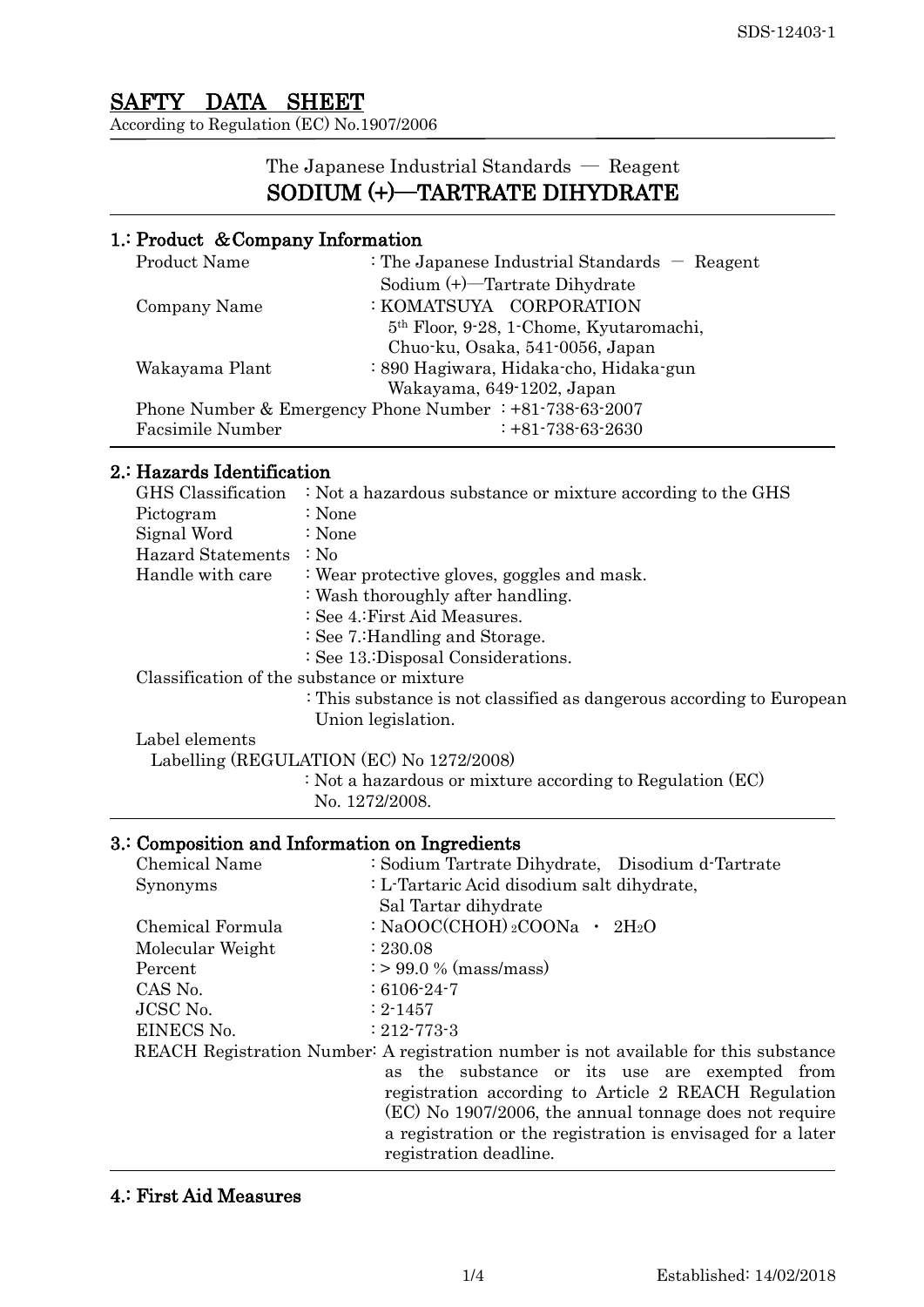| Eye        | : Immediately flush eyes with plenty of water. Get medical attention.       |  |  |
|------------|-----------------------------------------------------------------------------|--|--|
| Skin       | : Immediately flush skin with soap and water. Get medical aid if irritation |  |  |
|            | develops or persists.                                                       |  |  |
| Inhalation | : In case of normal use cause no problem. If large amounts were inhaled,    |  |  |
|            | remove to fresh air. If breathing is difficult, get medical attention.      |  |  |
| Ingestion  | : In case of a small amount of intake, nothing may happen. If large amounts |  |  |
|            | were swallowed, give plenty of water or saline to induce vomiting and get   |  |  |
|            | medical attention.                                                          |  |  |
|            |                                                                             |  |  |

## 5.: Fire Fighting Measures

General Information :

- Flammability of the Product : May be combustible at high temperature.
- Fire Extinguishing Media : Water spray, dry chemical, or carbon dioxide.

As in any fire, wear a self-contained breathing apparatus in pressure-demand, and full protective clothing. During a fire, irritating and highly toxic gases may be generated by thermal decomposition or combustion.

### 6.: Accidental Release Measures

Ventilate the area of spill or leak. Wear appropriate personal protective equipment as indicated in Section 8. Vacuum or sweep up material and place into a suitable disposal container.

### 7.: Handling and Storage

| Handling | : Wash thoroughly after handling. Use with adequate ventilation. Minimize         |
|----------|-----------------------------------------------------------------------------------|
|          | dust generation and accumulation. Avoid contact with eyes, skin and               |
|          | clothing. Wear suitable protective clothing. Avoid ingestion and inhalation.      |
|          | In case of insufficient ventilation, wear suitable respiratory equipment.         |
| Storage  | : Store in a tightly closed container. Store in a cool, dry, well-ventilated area |
|          | and protected from moisture. To prevent blocking of crystals, avoid               |
|          | long term loading during storage. Keep away from incompatibles such as            |
|          | oxidizing agents, reducing agents, acids and bases. Protect against physical      |
|          | damage.                                                                           |

### 8.: Exposure Controls, Personal Protection

 Engineering Controls: Use adequate ventilation to keep airborne concentrations low. Personal Protection:

Wear appropriate protective eyeglasses or chemical safety goggles. Wear appropriate protective gloves and clothing to prevent skin exposure. The dust respirator should be used for conditions where exposure has exceeded.

### 9.: Physical and Chemical Properties

| Appearance                 | : Colorless crystals or a white, crystalline powder                  |
|----------------------------|----------------------------------------------------------------------|
| Odor                       | : Odorless                                                           |
| <b>Boiling Point</b>       | : Not available                                                      |
| Vapor Pressure             | : Not available                                                      |
| Volatility                 | : Not available                                                      |
| Melting Point              | : Not available                                                      |
| Decomposition Temperature  | : 200 °C (Becomes anhydrous at 150 °C)                               |
| Specific Gravity (Density) | $: 1.82 \, (\text{g/cm}^3)$                                          |
| $pH(5\%$ solution)         | $: 7.0 \sim 9.0$                                                     |
| Solubility                 | $\therefore$ 30 % (in water), 50 % (in hot water), None (in alcohol) |
|                            |                                                                      |

### 10.: Stability and Reactivity

Stability : Stable under normal temperatures and pressures.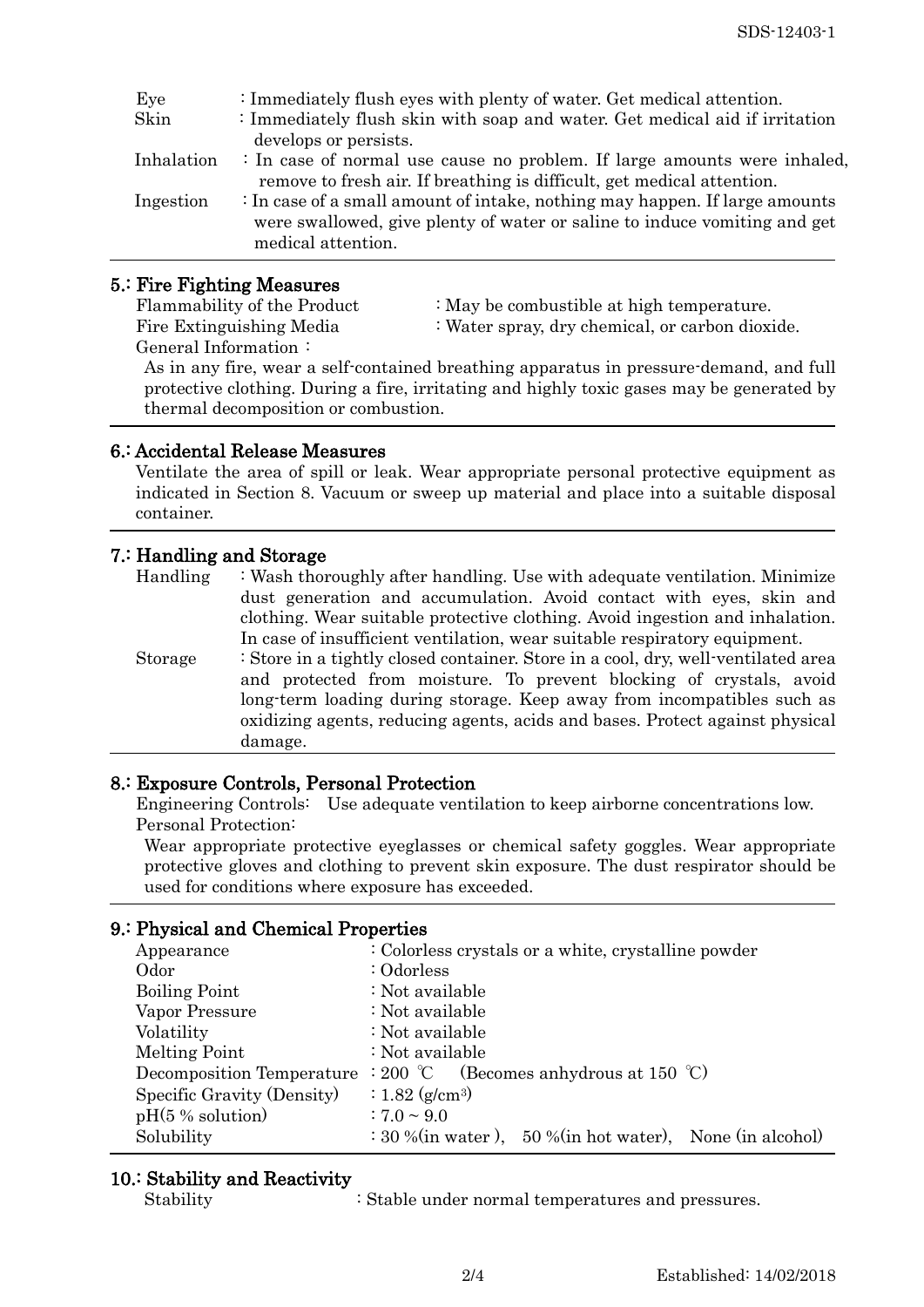Conditions to Avoid : Heat, flames, ignition sources and incompatible materials. Hazardous Decomposition products:

No decomposition if stored normally. In the decomposition temperature or more, may cause to release of irritating gases and vapors..

## 11.: Toxicological Information

| 10210010001001111101110010111                                                        |                                                   |               |
|--------------------------------------------------------------------------------------|---------------------------------------------------|---------------|
| Acute toxicity                                                                       | : $LD50(p.o. rat)$ :                              | $1,290$ mg/kg |
|                                                                                      | $LD50(p.o.\mbox{-mouse})$ :                       | $4,370$ mg/kg |
| Local Effects                                                                        | : Irritating to eyes and skin                     |               |
| Chronic Toxicity                                                                     | : None                                            |               |
| ADI(Acceptable Daily Intake)                                                         | $\approx 0 \sim 30$ mg/kg                         |               |
| Human Experience                                                                     | : Health injuries are not known or expected under |               |
|                                                                                      | normal use.                                       |               |
| Carcinogenicity, Epidemiology, Mutagenicity, Neurotixicity, Reproductive Effects and |                                                   |               |
| Others                                                                               | : No information available                        |               |
|                                                                                      |                                                   |               |

#### 12.: Ecological Information

| : Considered insoluble      |
|-----------------------------|
| : None                      |
| : No information available. |
| : No information available. |
| : No information available. |
|                             |

#### 13.: Disposal Considerations

Waste must be disposed in accordance with local environmental control regulations.

### 14.: Transport Information

| UN number, UN classification     | : Not applicable. |
|----------------------------------|-------------------|
| Special Provisions for Transport | $\therefore$ None |

### 15.: Regulatory Information

| Japanese Industrial Standards Reagent K-8540(1995)      |                                                         |                                                     |
|---------------------------------------------------------|---------------------------------------------------------|-----------------------------------------------------|
| Listed on EINECS, TSCA, DSL, ECL.                       |                                                         |                                                     |
| HMIS(USA)                                               | : Health hazard:1, Fire hazard:1, Reactivity:0          |                                                     |
| WHIMS(Canada)                                           | : Class D2A: Material causing other toxic effects.      |                                                     |
| Chemical Substances Control Law(Japan)                  |                                                         | : Listed                                            |
| Poisonous and Deleterious Substances Control Law(Japan) |                                                         | : None on the List.                                 |
| Fire Fighting Law(Japan)                                |                                                         | : None on the List.                                 |
| Pollutant Release and Transfer Register Law(Japan)      |                                                         | : None on the List.                                 |
| Major Accident Hazard Legislation (EU)                  |                                                         |                                                     |
| 96/82/EC                                                | : Directive 96/82/EC does not apply                     |                                                     |
| Regulation (EC) No 1005/2009: Not regulated.            |                                                         |                                                     |
| Regulation (EC) No $850/2004$ : Not regulated.          |                                                         |                                                     |
| Regulation (EC) No $689/2008$ : Not regulated.          |                                                         |                                                     |
| Substance of very high concern (SVHC)                   |                                                         |                                                     |
|                                                         | : This product does not contain substances of very high |                                                     |
|                                                         |                                                         | concern according to Regulation (EC) No 1907/2006   |
|                                                         |                                                         | (REACH), Article 57 above the respective regulatory |
|                                                         | concentration limit of $\geq 0.1\%$ (w/w).              |                                                     |

## 16.: Other Information

- References : Handbook of Japanese Industrial Standards 2012 (48) Reagent The Japanese Standards for Food Additives 8th Edition
	- : The Merck Index 14th Edition